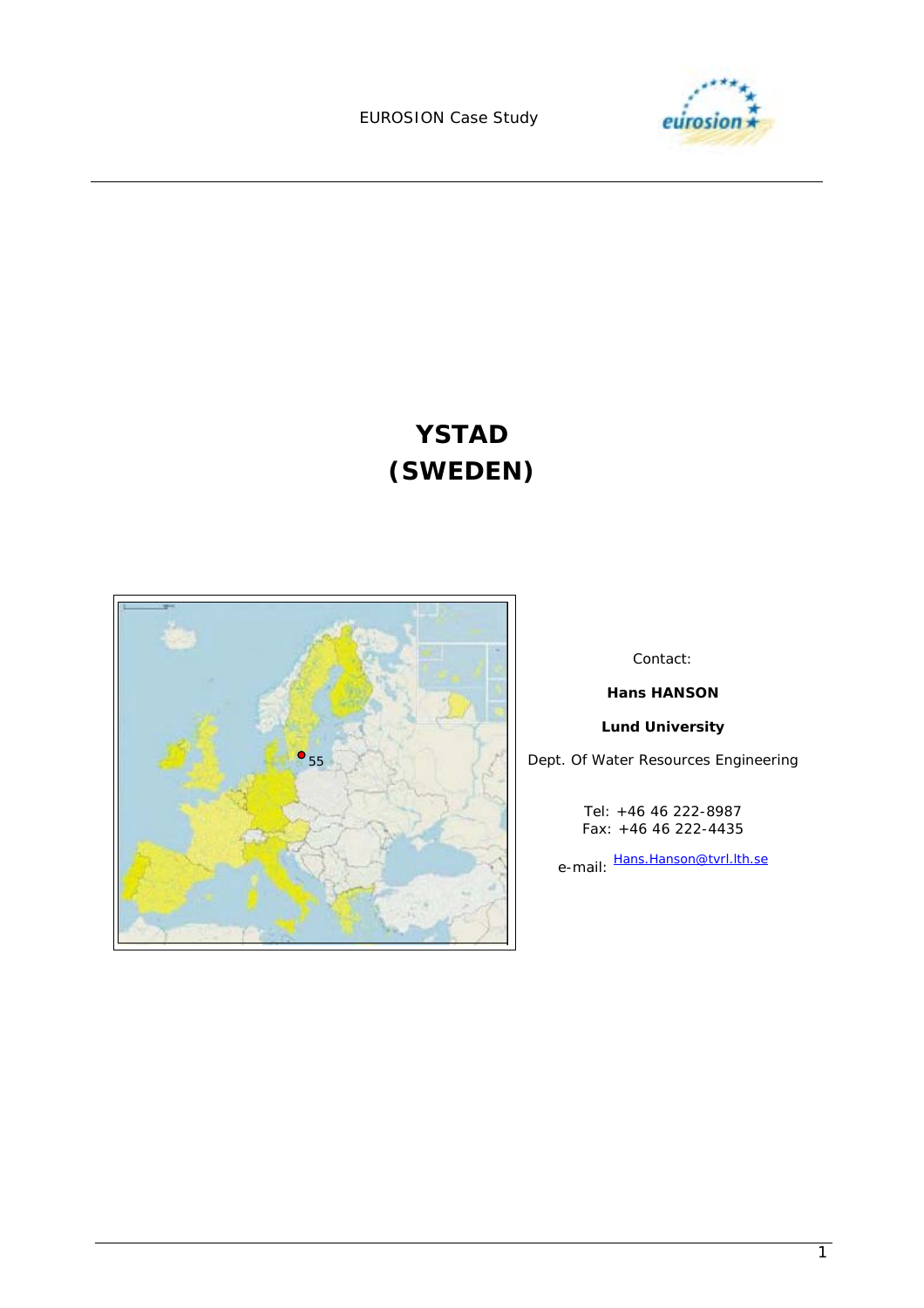

# **1. GENERAL DESCRIPTION OF THE AREA**

tidal.

# **1.1 Physical process level**

# **1.1.1 Classification**



# *Fig. 1: Location of case area. Fig. 2: Overview of the case area.*

Ystad is located in the southern point of Sweden (see Figure 1) in the province of Scania, east of Malmö. Sweden is subject to land uplift by isostatic rebound. Notable erosion only occurs in Scania where the land uplift is around zero. The remainder of Sweden does not suffer from coastal erosion because of the land uplift. The Scania coast is micro-

The coastal type according to the scoping study is:

3b. Wave dominated sediment. Plains. Dune coasts in micro tidal zones

# **1.1.2 Geology**

Sweden forms the Archean marginal basement with the Baltic-Russian sedimentary basin to the east, the Danish-German basins in the south and the Caledonian mountain range in the west. During several stages of the Quaternary, Sweden and the surrounding seas were completely glaciated, as well as during the final, Weichselian substage, which culminated only some 30,000 years ago.

When the front of the receding ice, in about 12,000 BC, reached Scania, the southernmost province of Sweden (where Ystad is located), a complicated history of shore development started that was dependent on rate of deglaciation, land uplift by isostatic rebound, sea-level variation and shifting outlets from the Baltic basin. The present rate of land uplift by isostatic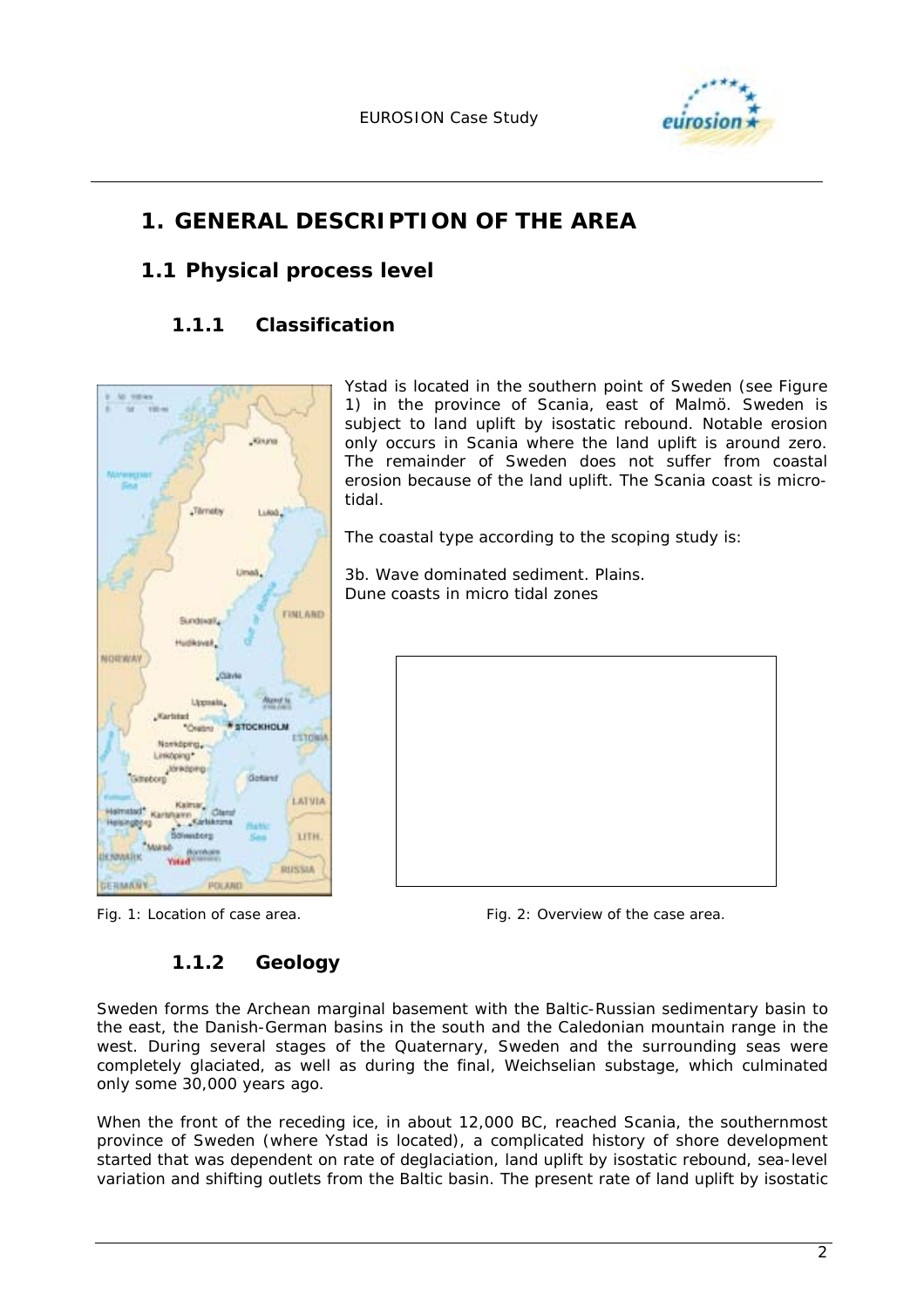

rebound varies from 0 in southern Scania, where the case area Falsterbo Peninsula is located, to a maximum of 0,9 m / century on the coast of the Bothnian Bay.

The inland ice produced a till cover of variable texture and thickness and glaciofluvial sediments of two distinctive types: sandy, coarser sediments and suspended silt and clay.



*Fig. 3: Sediment types at coast of Ystad.* 

The province of Scania, from a geological point of view, belongs to the European continent rather than to Fennoscandia because it was covered by the Late Cretaceous. The Archean basement was broken up, mainly in the Permian, along NW-SE fracture zones, resulting in horsts and grabens. Except for the Horst areas, glacial drift deposits are usually thick in Scania, 40-50 m is not exceptional, and although low coasts dominate, active cliffs cut in till and glaciofluvial sediments are found along elevated tracts. The isoline of zero-land uplift runs NW-SE through central Scania, which at least partly explains why Scania is the only mainland province with notable coastal erosion.

West of Ystad, most of the beach consists of stone and gravel beach. At the coast of Ystad some sea walls are present to protect the beach. East from Ystad, the beaches are mainly sandy with another sea wall at Löderups strandbad.

#### **1.1.3 Morphology**

The coast at Ystad is a reasonably straight lined coast, with no spit or land tongue development. A small bay has formed between Ystad and Löderups strandbad, called Ystad Bay.

#### **1.1.4 Physical processes**

#### **Tide**

Normal tidal ranges in the adjacent Baltic Sea are less than 0,25 m. Tidal action plays practically no role in this area.

#### **Waves**

In Figure 4, the wave directions at Ystad are shown. The predominant wave direction is alternately west or eastsoutheast. The long shore current is mainly wave-induced.



*Fig. 4: Wave directions at Ystad.*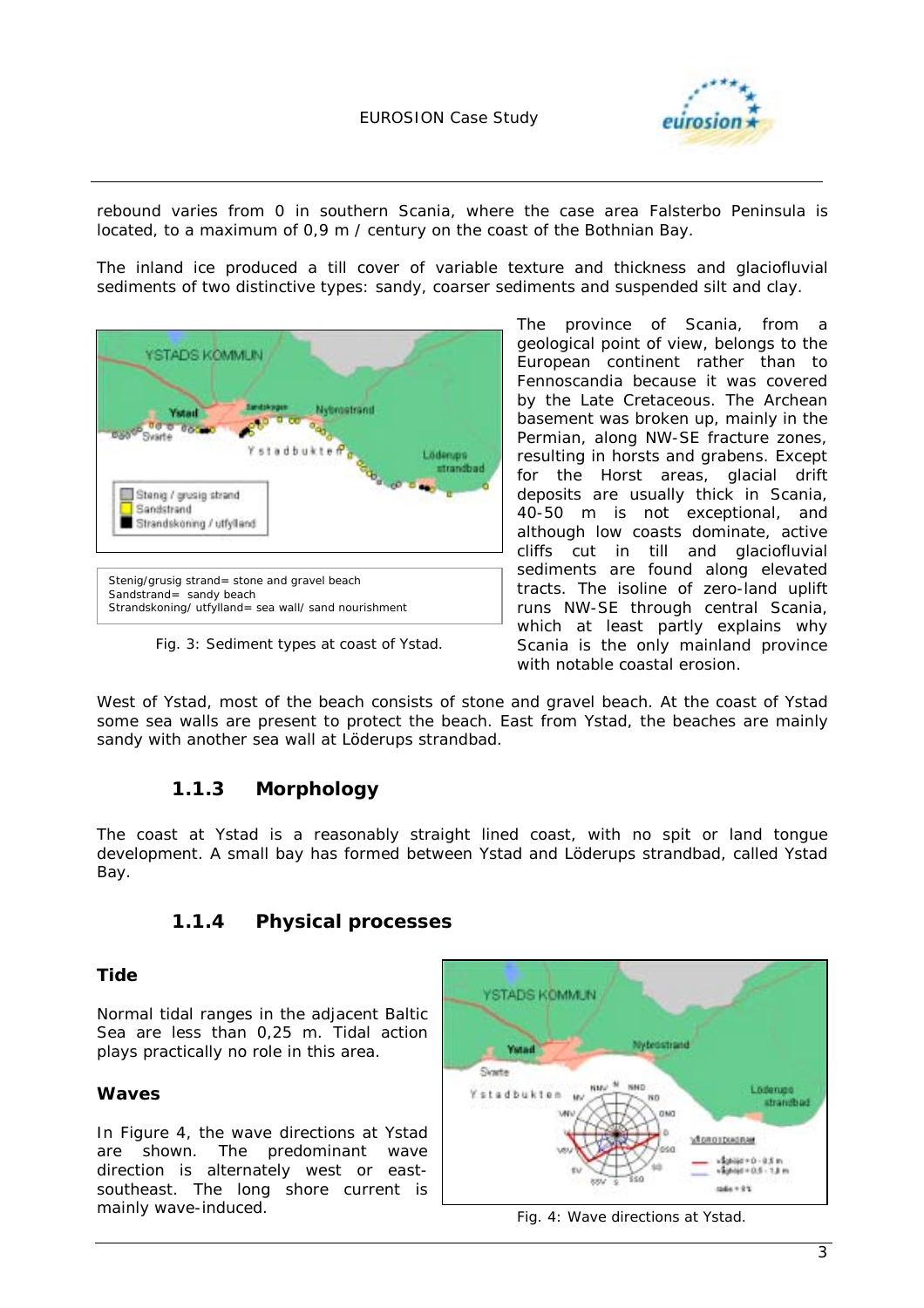

The average wave heights vary from 0-1 m, maximum wave height is not known.

#### **Land subsidence**

At the southern coasts of Scania, instead of land uplift, there is a small land subsidence present of 0,5 mm/year.

#### **1.1.5 Erosion**

#### **Structural erosion**

The land subsidence, though it is really small and seems insignificant, on the long run will result in ongoing erosion at the biggest part of the southern coast of Scania. On a shorter timeframe, the net long shore transport caused mainly by wave action is of considerably greater importance for the erosion of the coasts.

The net sediment transport is shown in Figure 5. Due to the alternating dominating wind directions (west or east), the net sediment transport in the Ystad Bay is also alternating. In the western part of the bay the net transport direction is eastward, in the eastern part the net transport direction is western. At Löderups strandbad however, due to the orientation of the coast, the net transport direction is eastern again. In the bay the sediment is transported in a circulation pattern, as can be seen in the figure. The quantity of sediment transport varies from –200.000 to 200.000 m3/yr, depending on the coast angle.



*Fig. 5: Net sediment transport directions at Ystad.* 

#### **Acute erosion**

The combination of high water levels with strong wind has on many occasions resulted in severe damage of the coast of Ystad municipality.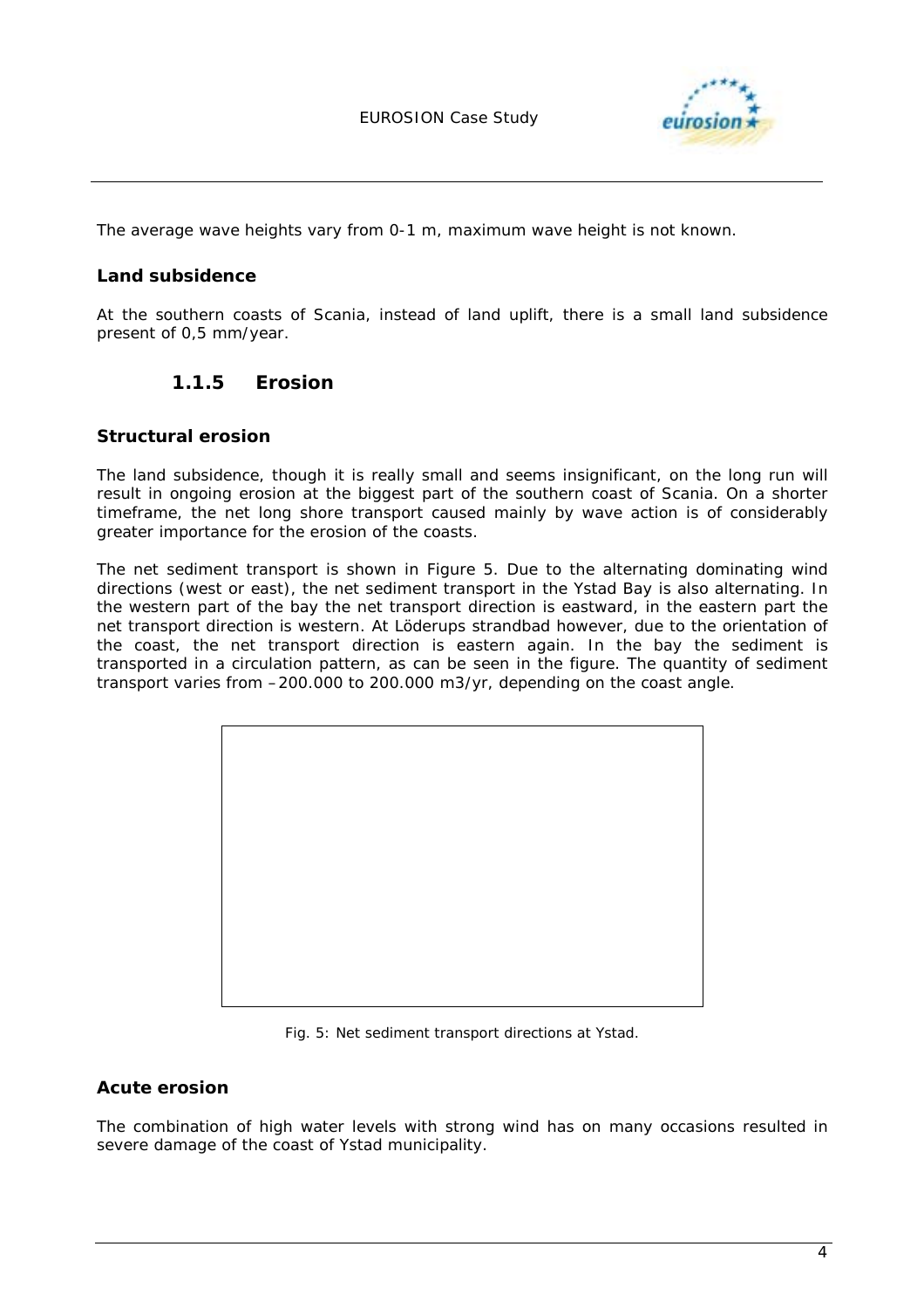

#### **1.2 Socio-economic aspects**

#### **1.2.1 Population rate**

The population counts 16,000 persons in Ystad itself. The entire municipality of Ystad counts 25,949 persons / 352 km<sup>2</sup> = 73 persons/km<sup>2</sup>. The municipality is not very densely populated. However, almost 2/3 of the municipality population is concentrated in Ystad itself. This implies a high population density in Ystad.

#### **1.2.2 Major functions of the coastal zone**

Ystad is a small town at the Southern tip of Sweden, which with the new bridge between Sweden and Denmark is included in the Öresund Region, with Copenhagen and Malmö as the dominating population centers. In Figure 6, the functions of the coastal zone are shown for Ystad.

- > **Agriculture and forestry:** As can be seen in Figure 6, agriculture is the main activity along the coast between Ystad and Löderups strandbad.
- **Tourism and recreation:** At the beaches of the built up areas, open-air life is predominant. This implies tourism and recreation, but not at a big scale, at the sandy beaches of Ystad.
- **Urbanisation:**
- > **Industry:** Ystad is one of the seaports of Sweden on the southern Baltic coast. It's artificial harbour, which admits vessels drawing 19 ft., is freer from ice in winter than any other Swedish Baltic port. About 2,1 M ton of cargo 2,1 M ton is handled every year.
- > **Nature conservation:** At Löderups Strandbad a nature reserve is located.



*Fig. 6: Functions of the coastal zone at Ystad.*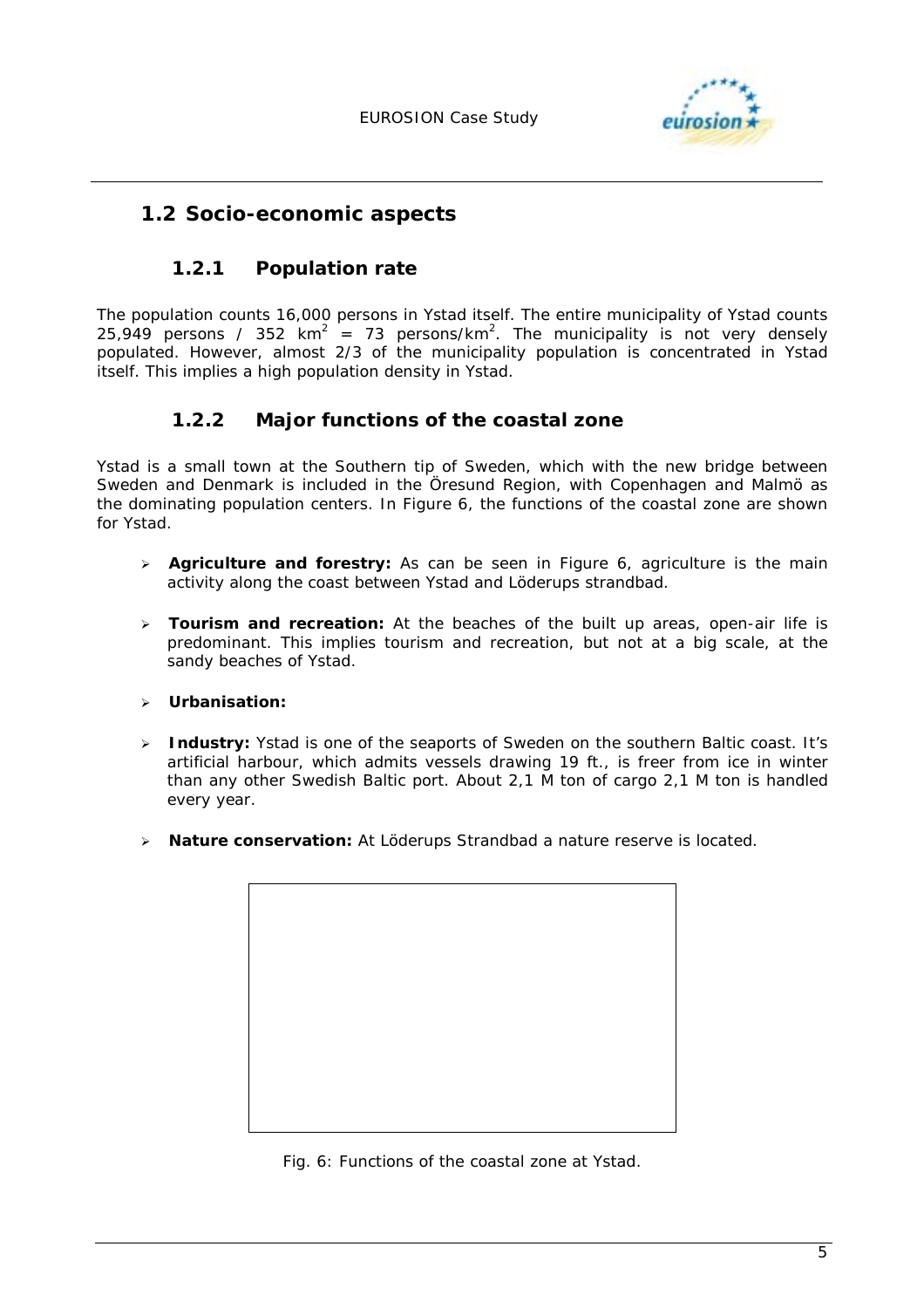

#### **1.2.3 Land use**

Along the coastal strip in Ystad Bay, the primary land use is agriculture, as can be seen in Figure 7. Along the eroding sites however, mainly built-up and recreational land use occurs.

| YSTADS KOMMUN                                    |                            |                       |
|--------------------------------------------------|----------------------------|-----------------------|
| Ystad<br>Svarte                                  | Nybrostrand<br>Ystadbukten |                       |
| Jordank, impediment rs.m.<br>Filiptistic of dyl. |                            | Lodenies<br>strandbad |
| Betryggelze m.m.                                 |                            |                       |

*Jordbruk, impediment m.m.= agriculture Friuftsliv el. dyl.= open-air life Bebyggelse m.m.= built-up area* 

*Fig. 7: Land use in the case area Ystad.*

#### **1.2.4 Assessment of capital at risk**

According to Bryant et al (1995), the coast at Ystad is at high risk.

- High: city or major port or  $> 150$  persons/km2 or  $> 150$  m road/km2 or  $> 10$  m pipeline/km2
- $\blacktriangleright$ Moderate: 150 < persons/km2 > 75 and 150 < m road/km2 > 100 and 10 < m pipeline/km2 > 0
- Low: persons/km2  $<$  75 and m road/km2  $<$  100 and no pipelines

The population rate of 73 persons/km2 implies a low risk according to this classification; this is the risk for the entire municipality of Ystad. However, the risk for Ystad the town is high because the town is densely populated.



*Fig. 8: Severe erosion at Ystad.*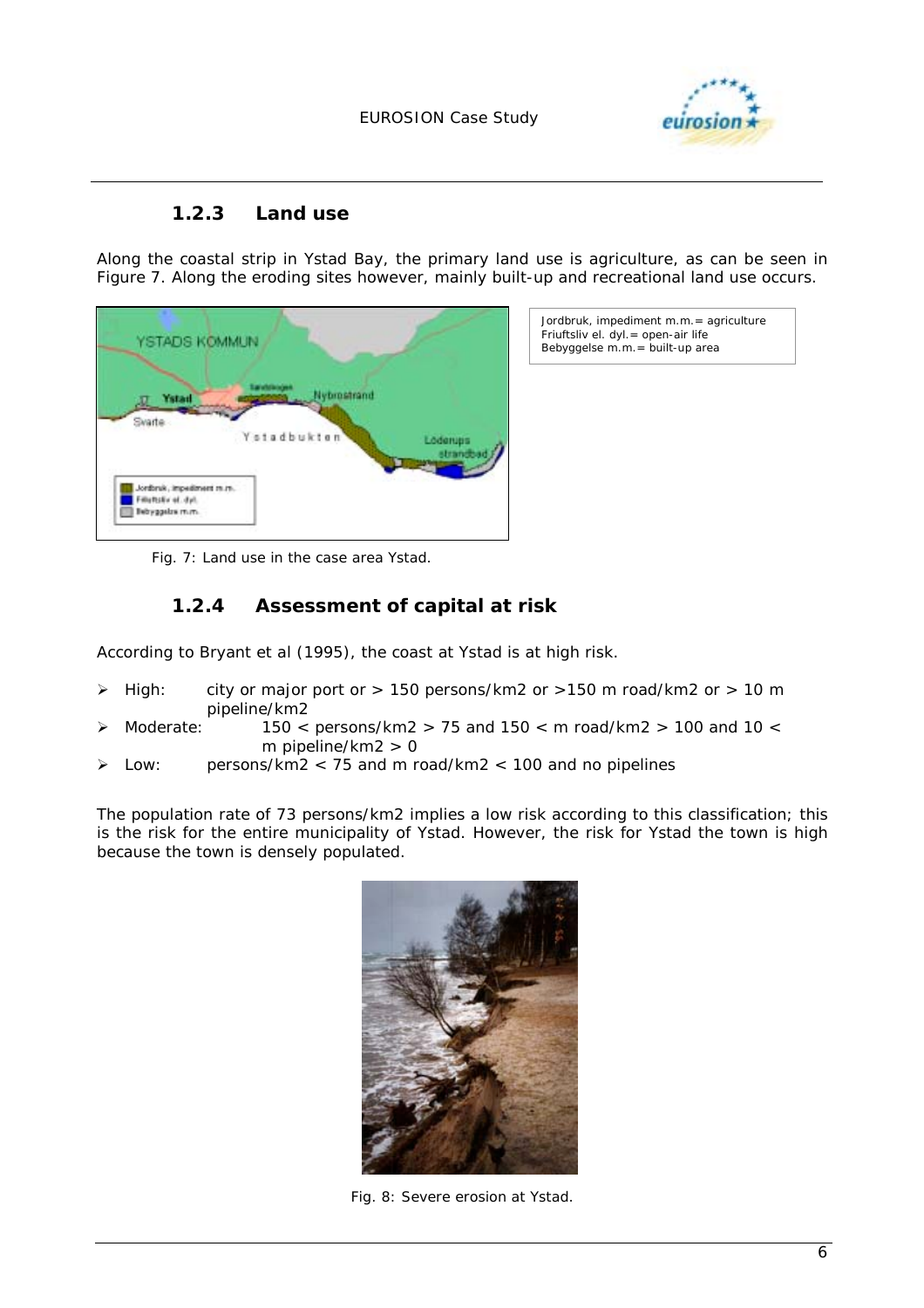

# **2. PROBLEM DESCRIPTION**

# **2.1 Eroding sites**

In Figure 8, the eroding sites of Ystad municipality are shown. Three eroding areas are distinguished, from west to east:

- 1. East of water treatment plant
- 2. Hotel Saltsjöbaden Sandskogen
- 3. Löderups Strandbad

Through the years these areas has been severely affected by erosion. The coastal line has eroded 1-1.5 m/year at average for the last 150 years.



*Fig. 9: Eroding sites in Ystad municipality.* 

# **2.2 Impacts**

The erosion mainly affects urban areas and industry, and threatens human lives, property and investments. At Löderups strandbad recreational beaches are threatened.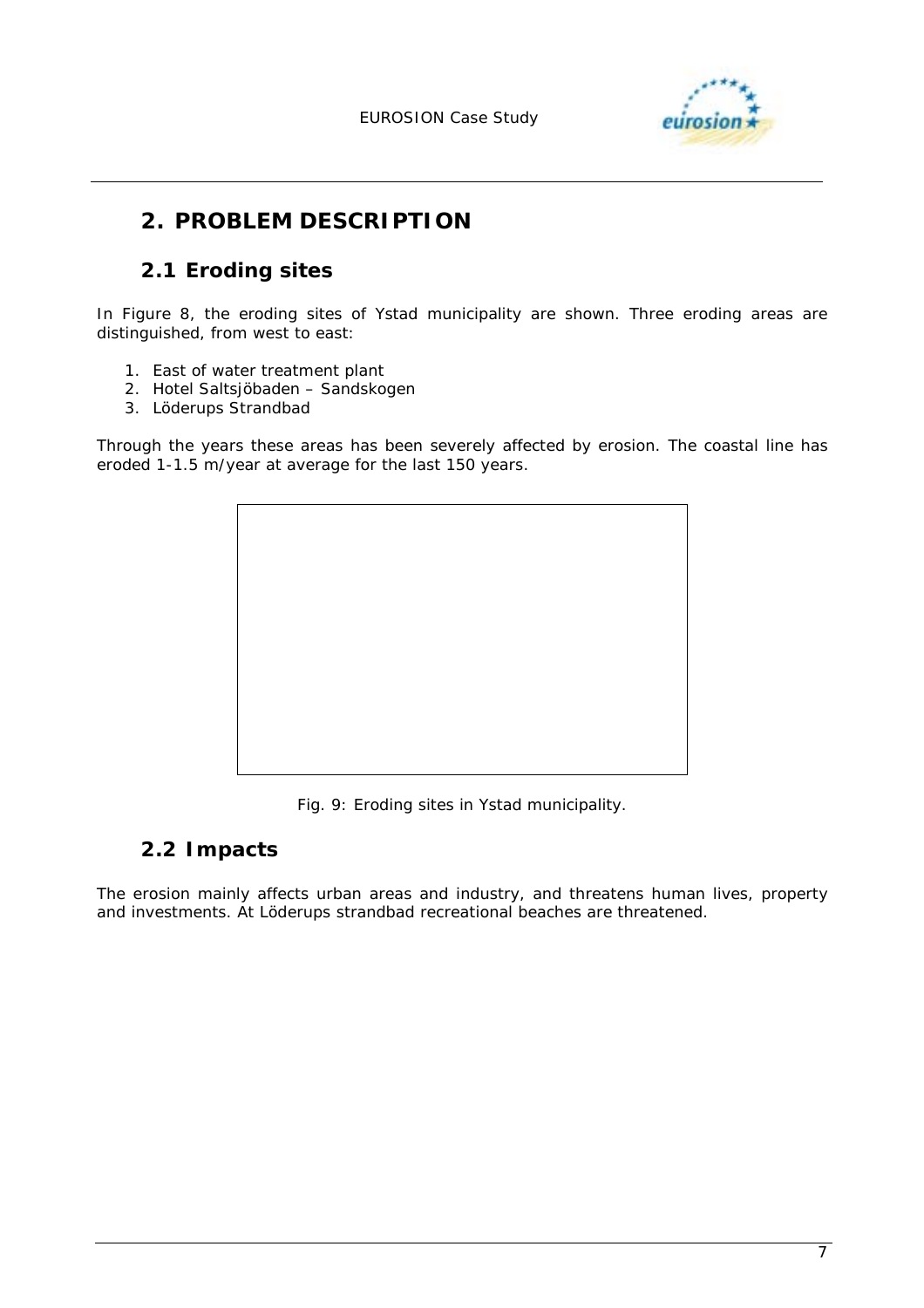

# **3. SOLUTIONS/MEASURES**

# **3.1 Policy options**

Because of the threat to properties, human lives and investment the policy option at Ystad is "hold the line".

# **3.2 Strategy**

After several decades of serious erosion along the southern coast of Sweden, the Swedish Environmental Protection Agency finally decided to support an effort by the local municipality Ystad in 1995 to halt the erosion. As a part of this project, a series of groins were constructed along the coast. Following this, the community asked the Department of Water Resources Engineering (TVRL) at Lund University to establish a camera monitoring system for the beach. As a part of this, the beach evolution outside the Löderups Camping is monitored by a video camera.

In general, in Sweden beach nourishments are very unusual for coastal protection. In these cases the volume of supplied material is of the order of a few thousands up to 15,000 m<sup>3</sup>. In almost all coastal erosion cases, revetments or groynes have been used.

# **3.3 Technical measures**

#### **3.3.1 Type**

#### - **Löderups Strandbad**

The taken measures at Löderups strandbad are shown in Figure 10. The net sediment transport is eastward at Löderups strandbad. In order to safeguard their plots, the owners in the area have dumped rocks/bricks along the coast since the 1950's. This has increased the depth in front of the rocks. Dumping still occurs but in much smaller scale. Furthermore, two groins were built in 1994 with a 800 m distance in between the groins. Another four groins



*Fig. 10: Taken measures at erosion site Löderups strandbad, Ystad.*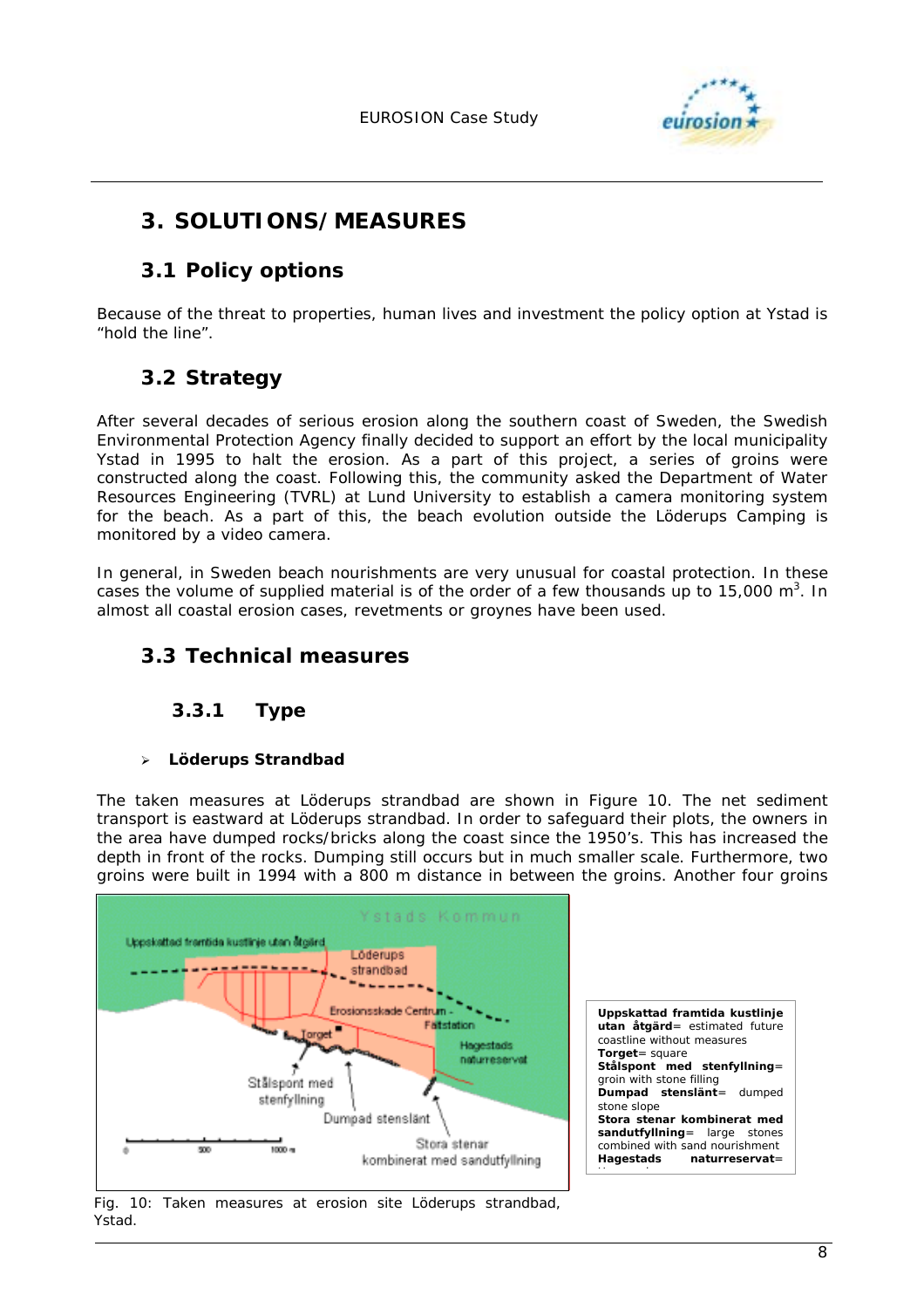

have been built in this area later on. The six groynes are part of a full-scale project. The purpose of this project is to protect the buildings and infrastructure in the areas. It is a research project and the project is financed by the Swedish Government, Ystad municipality and the "home owner society of Löderups strandbad". An independent group of experts are doing a '10 year follow up" of the project.

#### $\blacktriangleright$ **Sandskogen**

In Figure 11, the measures at Sandskogen are shown. The net sediment transport direction is eastward at Sandskogen. In front of the hotel at Saltsjobad a seawall with a length of about 300 m was built. The edge in front of the hotel is very steep and stones have been laid there to delay/mitigate further attacks.

Just east of the hotel four groynes with a length of 100 m were built during the 50's and 60's and in 1995 one additional groyne was established immediately east of the hotel. The coastline at the Jaktpaviljon street and Hackspett road is also an affected area because it is very flat and the dunes are sensitive. The dunes were strengthened by placing geo textile (armoring med Tensar Mat) and by planting vegetation in one section, and west of that a seawall was built with a length of about 1000 m.



*Fig. 11: Taken measures at erosion site Sandskogen, Ystad.* 

#### $\geq$ **Water treatment plant**

In Figure 12, the taken measures east of the water treatment plant are shown. Ystad's main sewage drain has earlier been threatened to be destroyed and to avoid that a 200 m long seawall was erected. The measure was executed as a pilot project, various materials and construction types were used for the seawall. The three applied construction types are 1. solid concrete (foreshore protection), 2- gabions (= net baskets with stone filling) and 3 concrete slabs attached, forming a net (=Flexiplattor). The purpose of this project is to see which material works best with nature. The project was partly funded by "Byggbranchens" Utvecklingsfond" (The Building Society Development Fund). In front of the coastal protection slope, two smaller groynes have been built at an angle with the coast.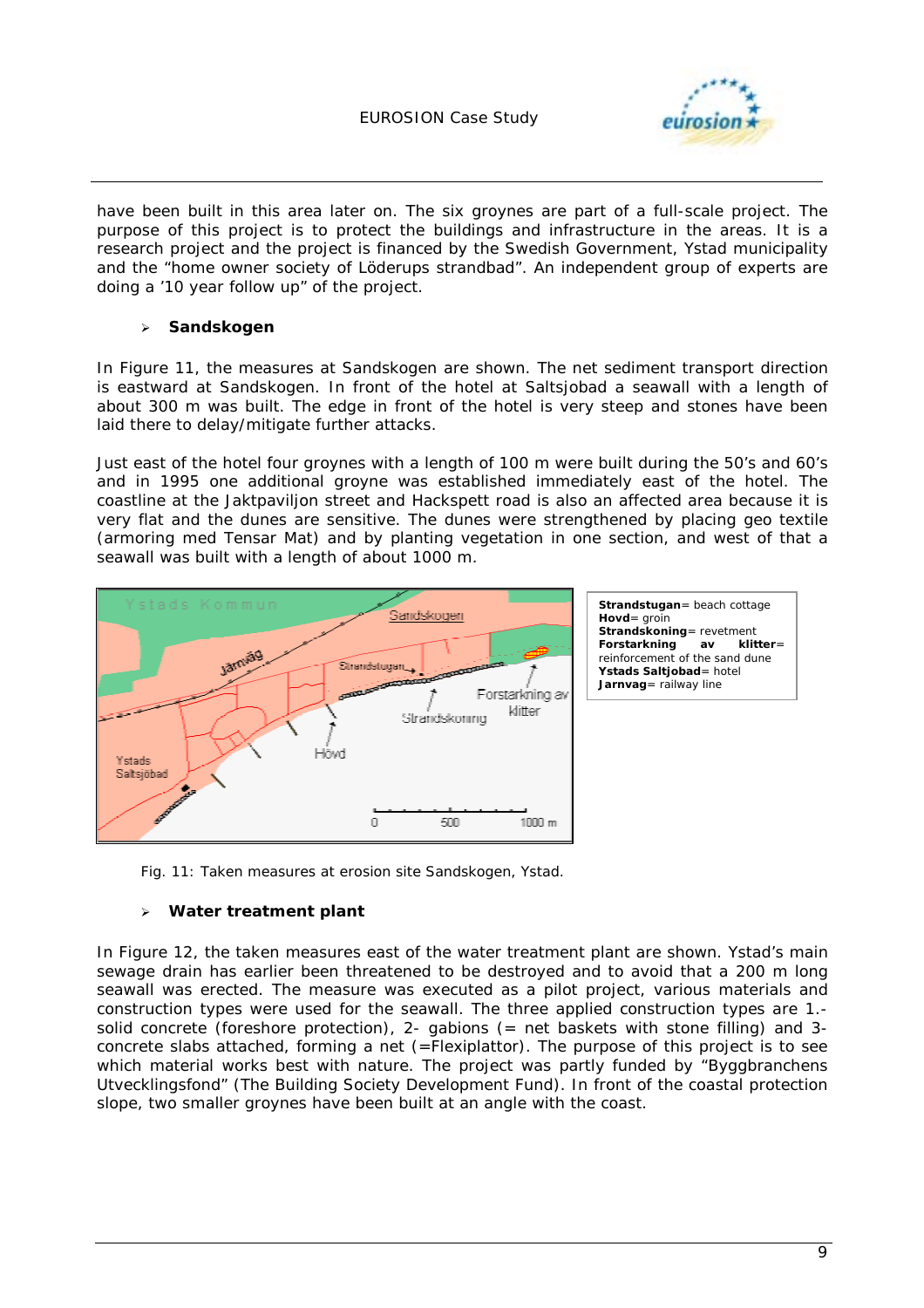#### EUROSION Case Study





*Fig. 12: Taken measures at erosion site Reningverket, Ystad.* 

#### **3.3.2 Technical details**

#### - **Loderups strandbad**

| Seawall | approx. 700 m | rocks/ bricks |
|---------|---------------|---------------|
| Groins  | approx. 100 m | stones        |

#### - **Sandskogen**

| Seawall         | approx. 300 m                | rock                      |
|-----------------|------------------------------|---------------------------|
| <b>Groins</b>   | 100 m                        | stones                    |
| Seawall         | $1000 \; \mathrm{m}$         | rock                      |
| Dune protection | $\qquad \qquad \blacksquare$ | vegetation and geotextile |

#### - **Watertreatment plant**

| Seawall            | $200 \; \mathrm{m}$ | various (see previous) |
|--------------------|---------------------|------------------------|
| Groins at an angle |                     | rock                   |



*Fig. 13: Protection of dunes with geotextile at Sandskogen.*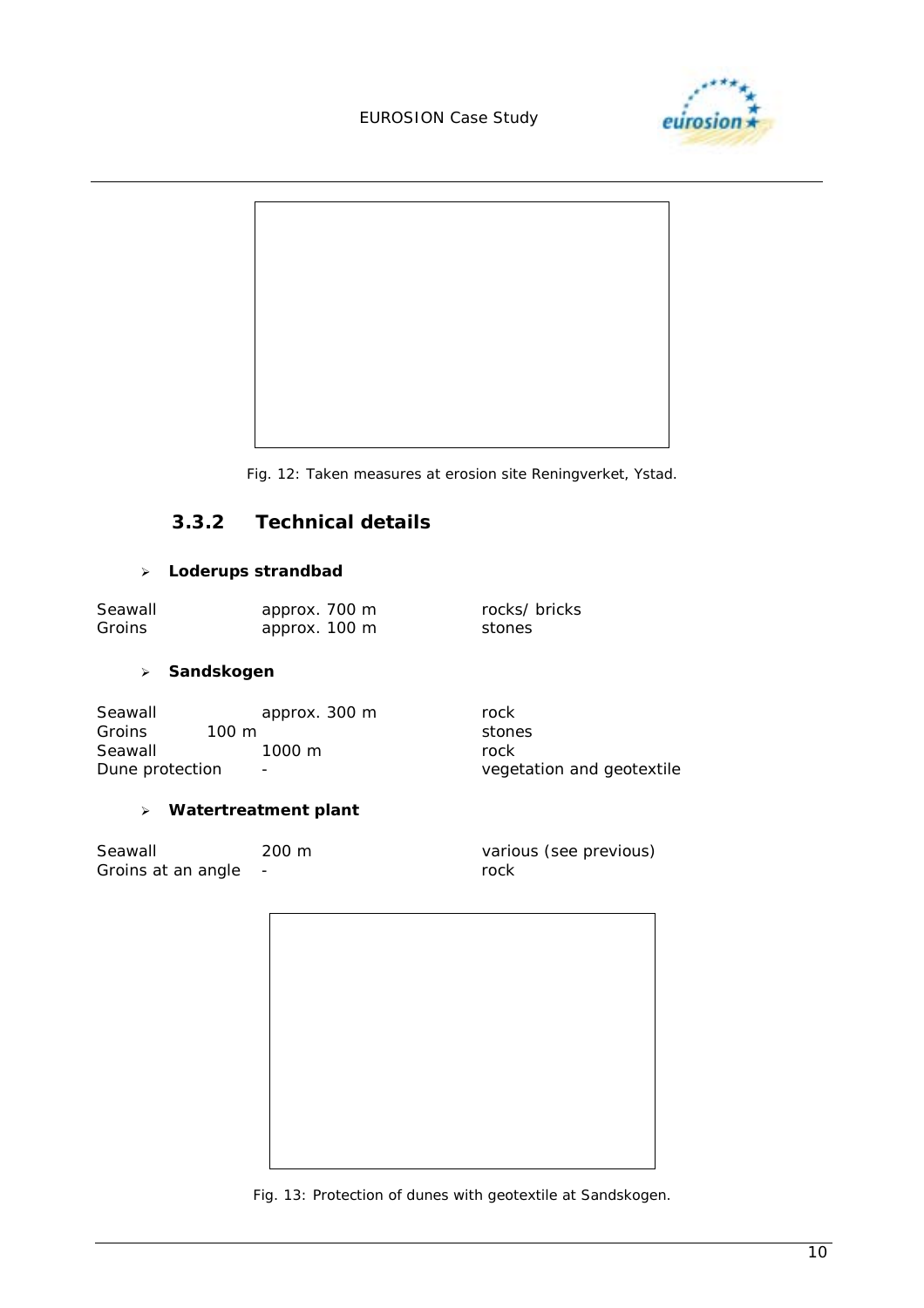

# **3.3.3 Costs**

No information was found on costs of the applied coastal protection scheme.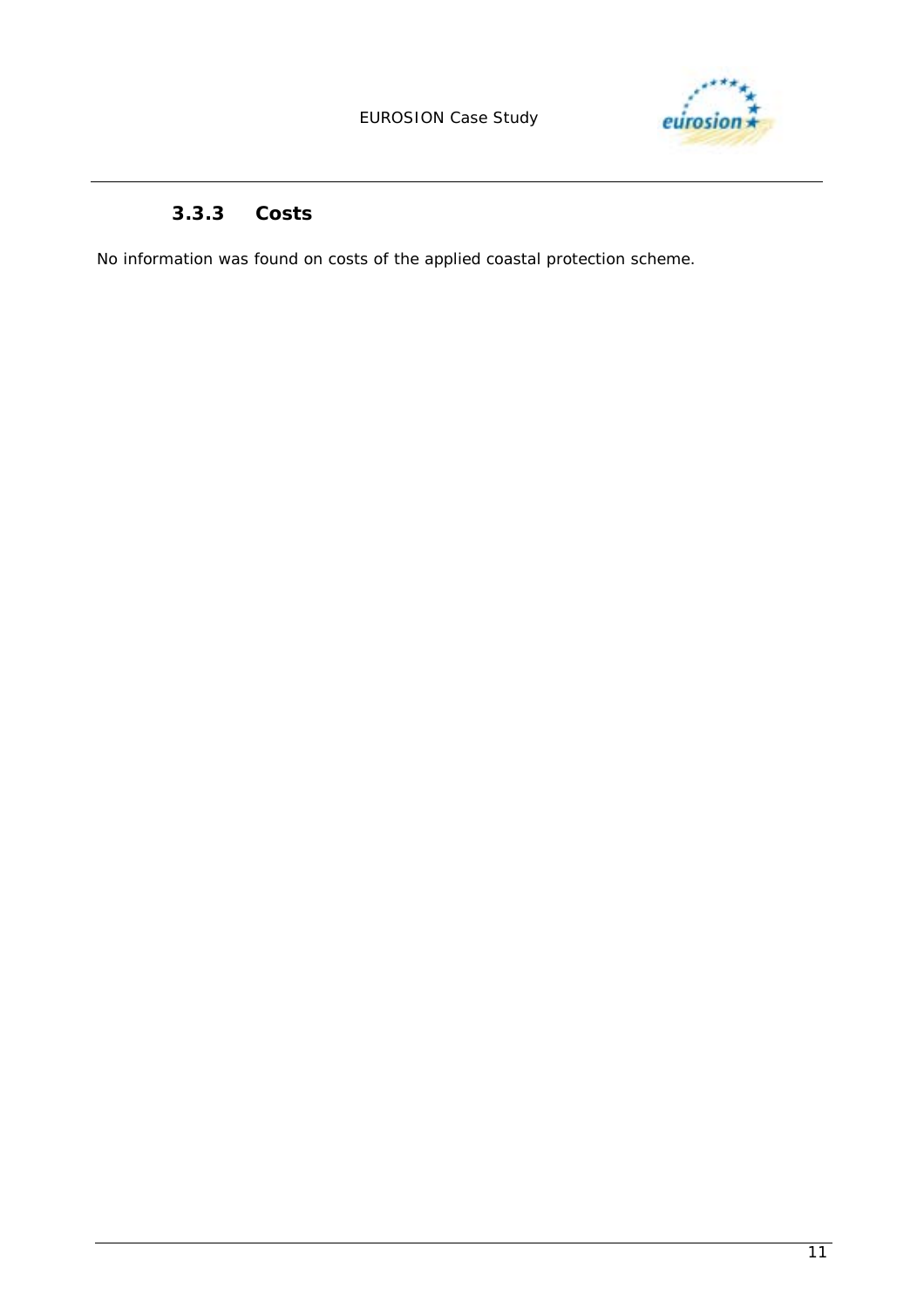

# **4. EFFECTS AND LESSONS LEARNT**

# **4.1 Effects related to erosion**

The dumping of rocks by the owners at Löderups Strandbad temporary saved the buildings. However, on the long run the (unprofessional) way in which the dumping had occurred resulted in much graver damages and more problems. However, the overall effect of the protection scheme at Ystad has been positive. In some areas the problem has been moved further downstream because only hard protections were applied.

# **4.2 Effects related to socio-economic aspects**

The coastal protection scheme protects the beaches from being eroded and protects the safety of recreational facilities at the coast such as the hotel Saltsjobad, in this way the recreational value of the area is preserved.

Furthermore, the threatened built-up areas at Löderups Strandbad and Ystad are protected from erosion (land owners at the coastal strip were loosing their land) and from flooding by increasing the strength of the dunes.

# **4.3 Effects in neighbouring regions**

Because only hard protection types were applied, the problem has been moved further downstream in some areas of the coastal protection scheme. However, in these areas the problems are less urgent because of the absence of important infrastructure or recreational facilities.

# **4.4 Relation with ICZM**

In Sweden, coastal planning is mainly the responsibility of the municipalities, for some special sector planning the region or even national level can become responsible. The coordination of the different state sector interests in the physical plans of the municipalities however, is the responsibility of the County Administrative Board. The County Administrative Boards develop regional guidelines, and have to assure that national and regional policies will be considered in local planning. An Environmental Code was drawn up with the purpose to create a stronger environmental legislation. Furthermore, following the HELCOM recommendation 15/1 (protection of the coastal strip), a protected shoreline zone ranging 100 m inland and offshore is reserved for out-door recreation and nature protection and may be extended to 300 m if necessary. The planning control system is mainly restrictive; the state of implementation depends very much on the way these planning instruments are used.

In Sweden, on a national level fifteen national environmental quality objectives were adopted in 1999, these comprise "a balanced marine environment, sustainable coastal areas and archipelagos". It says that sea and coast must have a high degree of biological diversity, opportunities for aesthetic experiences and natural and cultural values. Industrial activities and recreations shall be carried out in a way that promotes sustainable development.

Integrated coastal zone planning is in a very early stage in Sweden, increased environmental problems and conflicts between different interests in coastal areas led to experimental works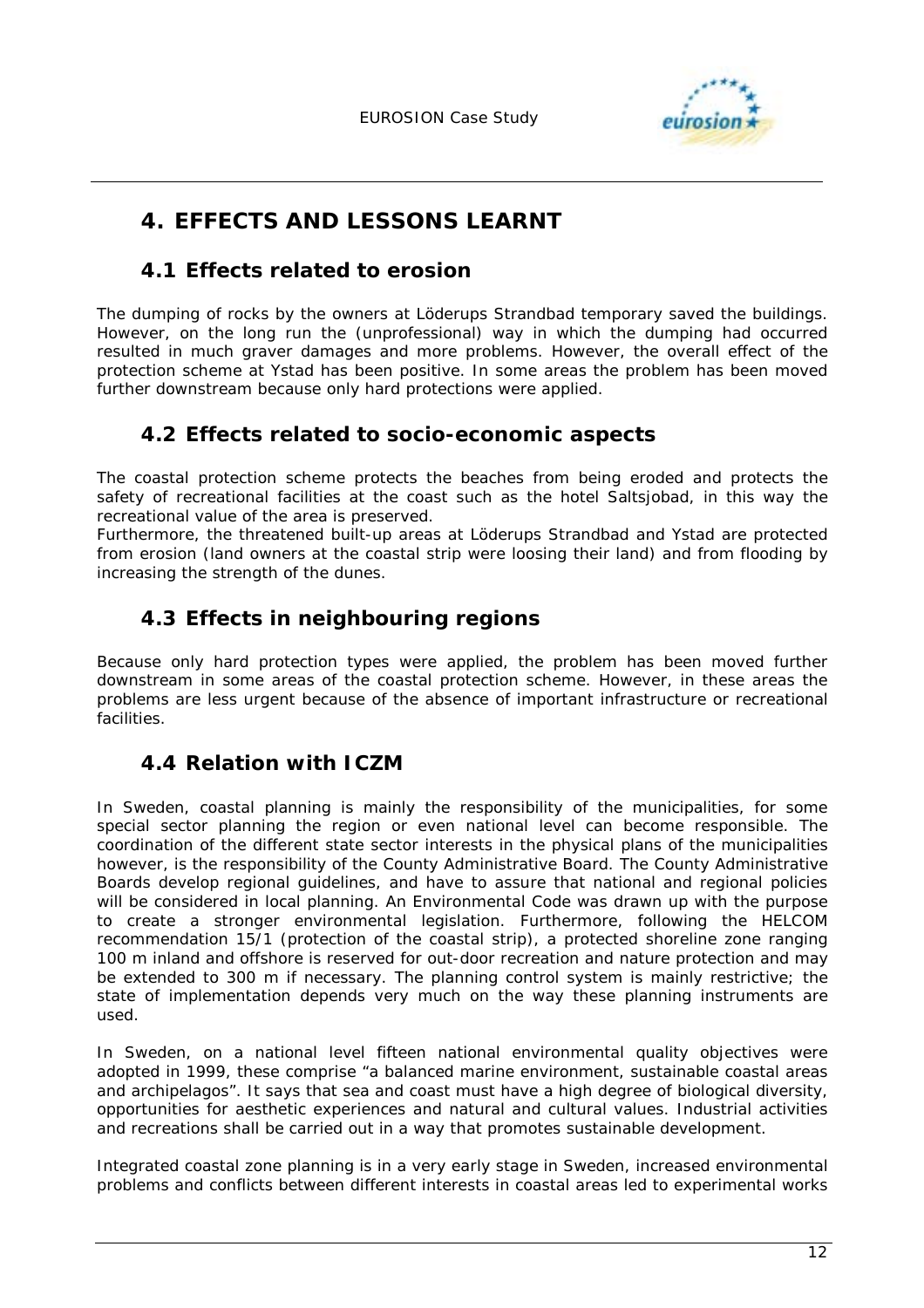

with integrated physical planning of sea and coast by the Swedish Marine Resources Commission and the Swedish Board of Housing, Building and Planning.

At the case area Ystad, especially the pilot project shows the influence of integrated coastal zone management. Several materials were used to find out which works best with nature. In following projects the conclusions of this pilot project could be used in the choice for a certain material.

# **4.5 Conclusions**

#### **Effectiveness**

The purposes of the protection works along the Ystad coast have been different in different areas. Therefore the effects were different too. The purposes can be protection of infrastructure, hold the line and rebuilding of the sand dunes. The overall effect of the entire coastal protection scheme is positive in Ystad Bay, and the purposes were reached at the selected areas.

#### **Possible undesirable effects**

Outside the study area Ystad Bay, no undesirable effects were observed. Within the study area, locally the erosion has increased due to the hard measures in other places.

#### **Gaps in information**

No information was found on costs of the coastal protection scheme. Furthermore, little specific information is available on the effects of coastal protection measures; monitoring programmes on coastal protection schemes so far appear to be practically non-existent in Sweden.